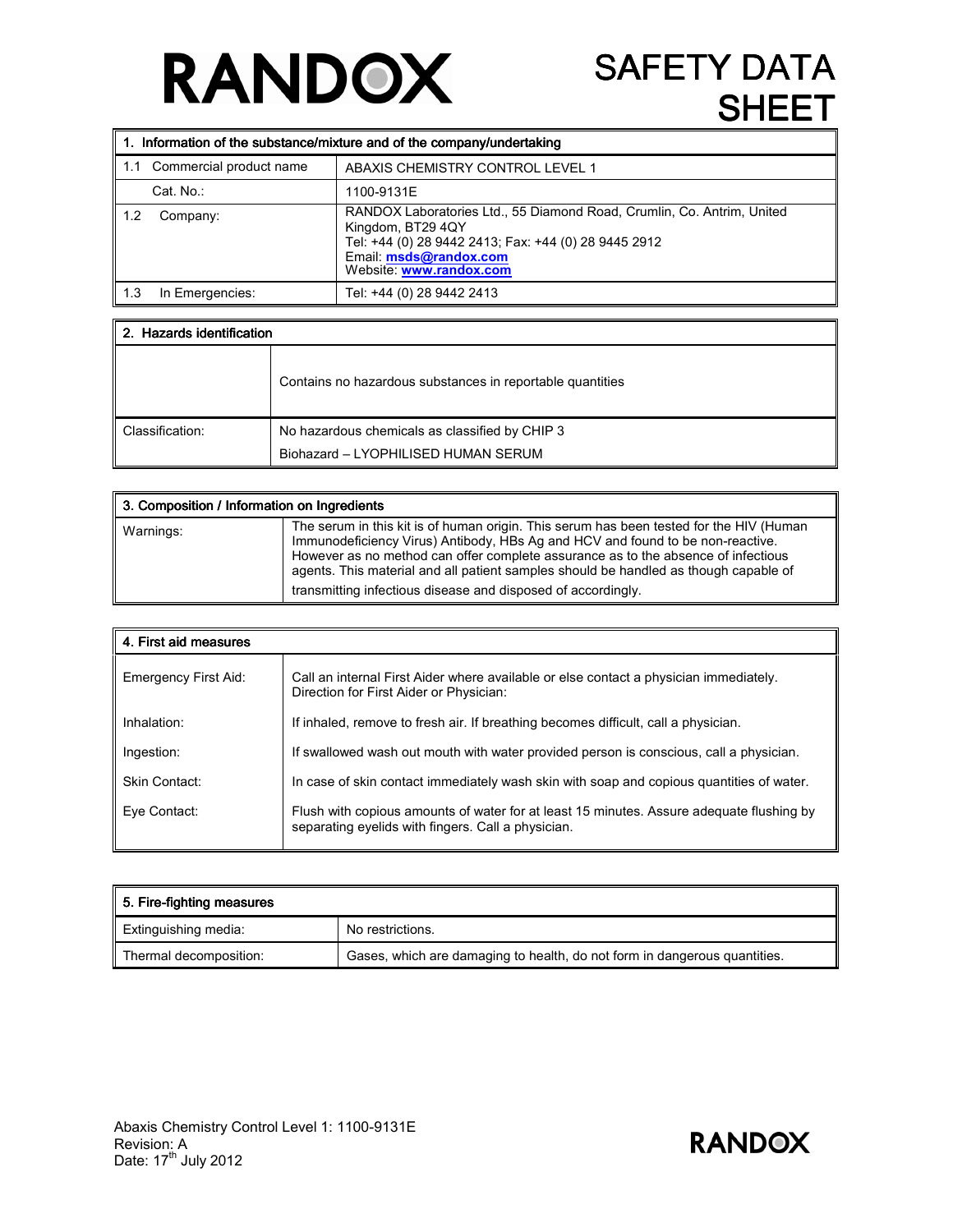| 6. Accidental release measures |                                                                                                                                                                                                                                                                                                                                                          |
|--------------------------------|----------------------------------------------------------------------------------------------------------------------------------------------------------------------------------------------------------------------------------------------------------------------------------------------------------------------------------------------------------|
| After spillage:                | <b>PRECAUTIONS</b><br>Treat material as you would human body fluids. Disposal should,<br>therefore include autoclaving at 121°C for 20 mins prior to appropriate<br>disposal with regard to local regulations.<br>Alternatively, decontamination using a 0.1% sodium hypochlorite is<br>acceptable. Perform this type of decontamination in a fume hood. |
| Absorbent material:            | No restriction                                                                                                                                                                                                                                                                                                                                           |

| 7. Handling and storage |                                                                 |  |
|-------------------------|-----------------------------------------------------------------|--|
| l 7.1<br>Handling:      | The normal precautions for handling chemicals must be observed. |  |
| 7.2 Storage             | Store at $+2^{\circ}$ C to $+8^{\circ}$ C                       |  |
| Do not store together:  |                                                                 |  |

| 8. Exposure controls/personal protection |                                       |  |
|------------------------------------------|---------------------------------------|--|
| i tlv:                                   |                                       |  |
| Respiratory protection:                  | None                                  |  |
| Eye protection:                          | <b>Protective Glasses</b>             |  |
| Hand protection:                         | Protective gloves (rubber or plastic) |  |

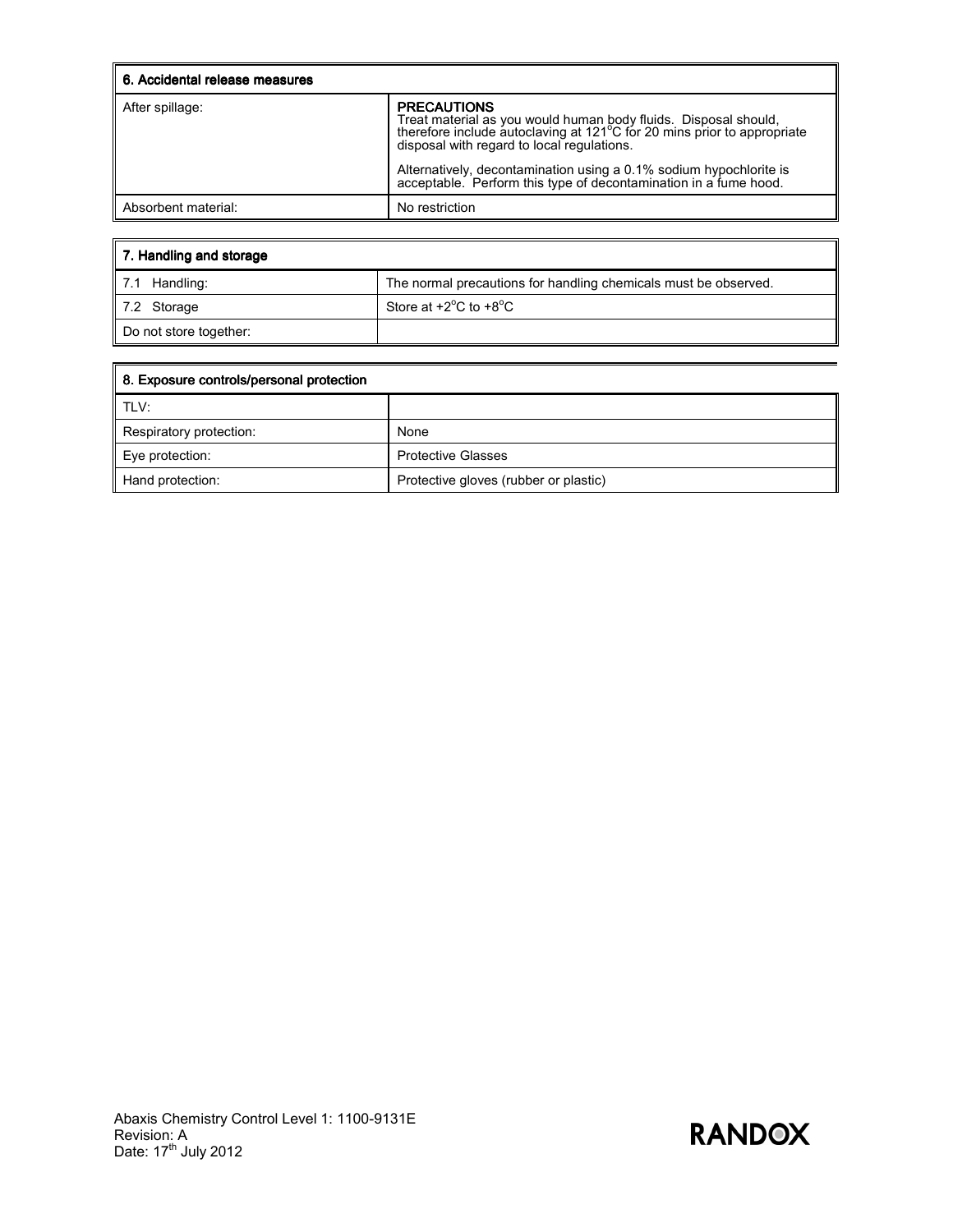| 9. Physical and chemical properties               |                |  |
|---------------------------------------------------|----------------|--|
| Physical state:                                   | Lyophilised    |  |
| Colour:                                           | Straw coloured |  |
| Odour:                                            | None           |  |
| pH value:                                         | Not determined |  |
| Boiling point                                     | Not determined |  |
| Melting point:                                    | Not determined |  |
| Flash point:                                      | Not determined |  |
| Substance does not have any oxidising properties: | Not determined |  |
| Ignition temperature                              | Not determined |  |
| Explosion limits:                                 | Not determined |  |
| Vapour pressure:                                  | Not determined |  |
| Density:                                          | Not determined |  |
| Solubility in water:                              | Soluble        |  |
| Viscosity                                         | Not determined |  |

| 10. Stability and reactivity      |                               |  |
|-----------------------------------|-------------------------------|--|
| Hazardous Reactions:              | None when used appropriately. |  |
| Hazardous decomposition products: | Not determined                |  |

| 11. Toxicological information: |           |  |
|--------------------------------|-----------|--|
| LD50 oral                      | Not Known |  |
| LD50 intraperitoneal           | Not Known |  |
| LD50 skin                      | Not Known |  |
| LC50 inhalation                | Not Known |  |
| Toxicologic information:       | Not Known |  |

| 12. Ecological information |                        |
|----------------------------|------------------------|
| Water hazard class:        | Data not yet available |